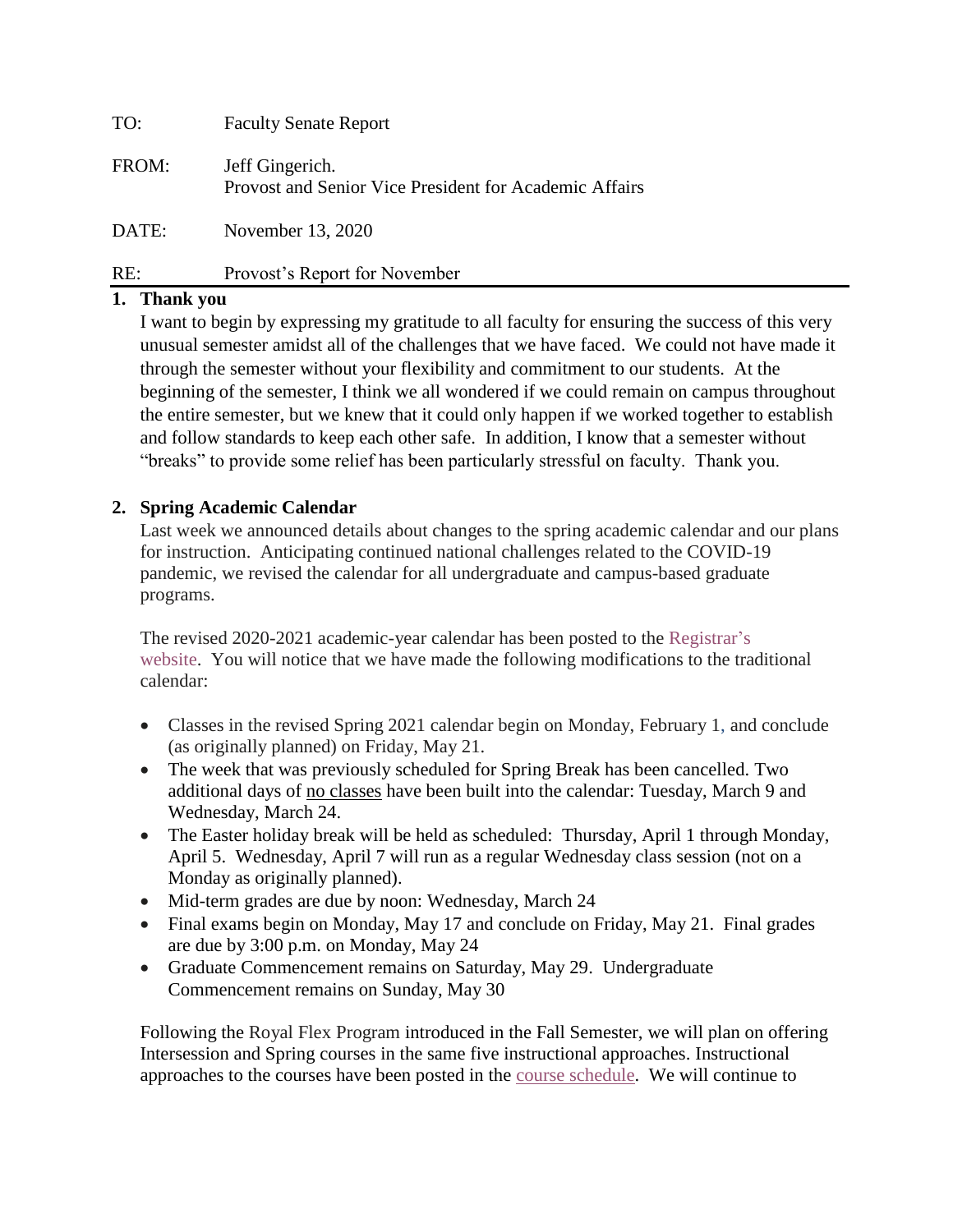follow trends with the COVID-19 virus and modalities are subject to change through the start of the Intersession and Spring terms.

The calendar for online graduate classes and programs will continue as originally planned.

Thanks to all who provided valuable insight in crafting a calendar that reduced the likelihood of students leaving campus for extended periods of time (spring break) while at the same time including "breaks" to provide some relief throughout the semester, Faculty Senate Executive Committee, Shared Governance Committee, and Student Government provided important feedback. As always, FAC Executive Committee provided important insight and formal consultation as per Faculty Handbook. Thank you to Julie Ferguson for always leading and organizing these calendar discussions.

#### **3. Taking a Break over the Break**

As we enter a longer winter break, beginning at the Thanksgiving holiday, we do hope that December can be a time of rest and rejuvenation. When possible, I encourage you to consider whether meetings are necessary during December so that you and others can find the time to rejuvenate after this long, break-less semester. I know that some work will have to continue to take place (and even acknowledge that I will probably need to still hold some of my meetings with you!). I want to take this time to acknowledge as well those faculty who will continue teaching through December in our graduate online classes.

## **4. Faculty Development**

The Faculty Development Board reviewed applications for Intersession grants and awarded 7 grants to the following faculty:

| Dr. Sean Brennan      | William Warren Scranton and his<br>international service to Presidents Richard<br>Nixon and Gerald Ford 1968-1977 |
|-----------------------|-------------------------------------------------------------------------------------------------------------------|
| Dr. Jinghan Cai       | Too Long or Too Short? Stock Exchange<br>Trading Hours Adjustment and Its Impact                                  |
| Dr. Teresa Grettano   | <b>Bursting Our Political Bubble: Dialogue</b><br>Across Difference in the Age of Polemics                        |
| Dr. Hengameh Hosseini | Developing Federated Learning Methods for<br><b>Health Administration Data</b>                                    |
| Dr. Marc Shapiro      | Rabbi Abraham Isaac Kook and a New<br>Jewish Theology                                                             |
| Dr. Brian Snee        | <b>Streaming Blasphemy: Generic Incongruity</b><br>in the Marketing of Netflix's "The Two<br>Popes"               |
| Dr. Jong-Hyun Son     | Effects of High-Fat Diet on Central Nervous<br><b>System Development</b>                                          |